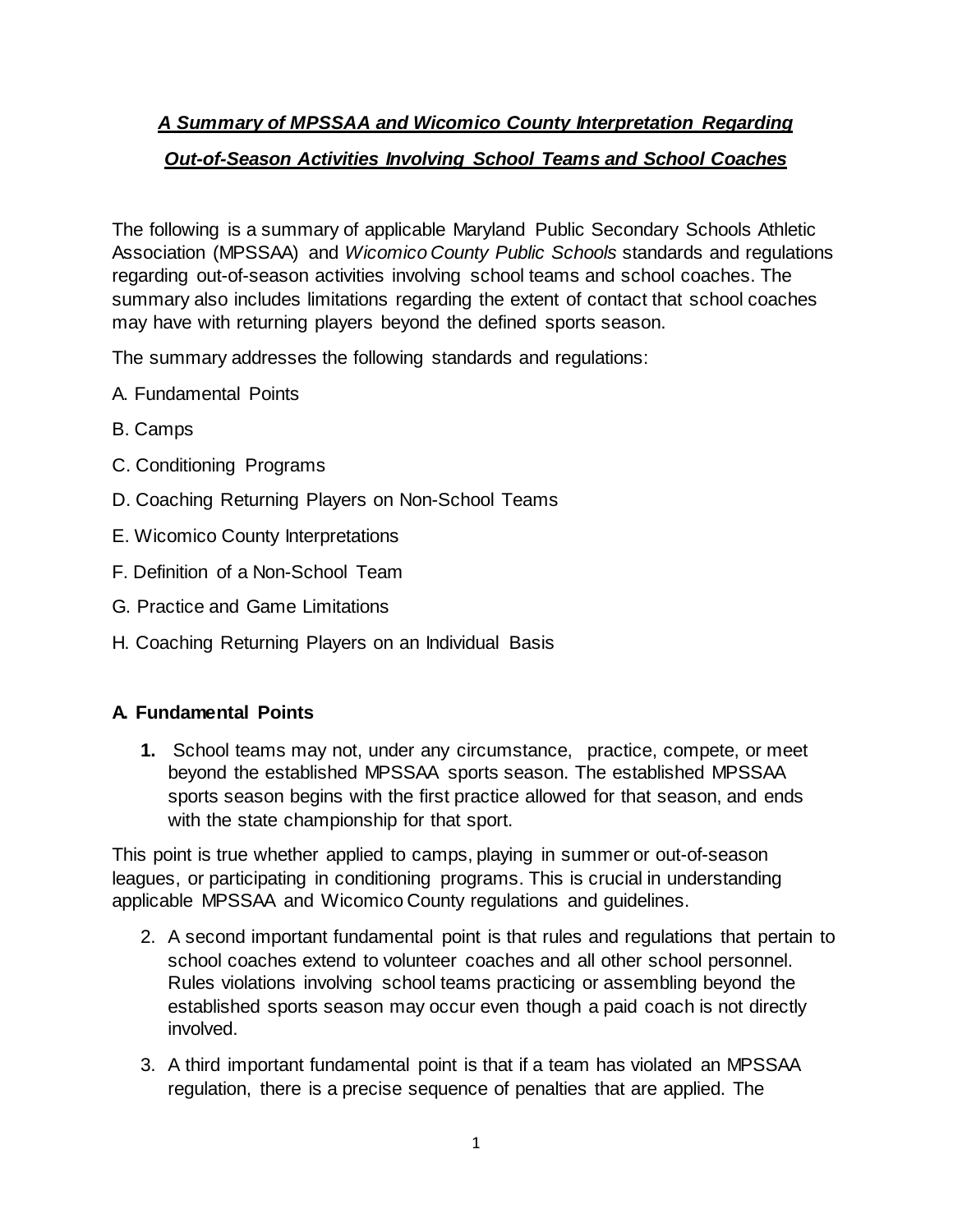minimum penalty for a state violation is a forfeit, and sanctions against the coach, player(s), or both. In this fashion, no matter how small a state violation may appear, a forfeit and sanctions will automatically be applied as the minimal penalty. If the violation occurs in the summer, or before the start of the season, then the forfeit applies to the opening game(s) of the ensuing season.

### **B. Camps**

- 1. It is illegal for a school team to attend a camp as a team because school teams may not practice, compete, or assemble out-of-season.
- 2. However, it would not be illegal for a group of players from the same school to attend a camp. There is a fine but important distinction between the two.
- 3. What is the difference between a school team and a group of players from the same team?
	- If the school coach is involved with the camp arrangements, including the collection of fees, then the group becomes a school team (illegal).
	- If attendance or participation in the camp is mandatory, then the group becomes a school team (illegal).
	- If school money (including booster clubs and money derived from fundraisers) is used to pay for camp fees or expenses, the group becomes a school team (illegal).
	- If the coach supervises, instructs, or coaches returning players at the camp, the group becomes a school team (illegal).
	- Coaches may attend camps and observe returning players, but they may not coach, supervise, or instruct them except as provided below.
- 4. When can a school coach provide instruction to returning players at a camp?
	- A school coach may instruct returning players if the camp is oriented to individual skills. For instance, school coaches may instruct returning players in a particular position or skill area if the players are part of a larger group of players representing multiple schools. As an example a coach must coach all players present at a camp and **not work exclusively** with his/her returning players.
- 5. What is considered a "returning" player?
	- A player who has previously participated in that sport at that high school is considered a returning player, whether the participation was on the varsity or junior varsity level.
	- Incoming 9th grade students are not considered as "returning" players.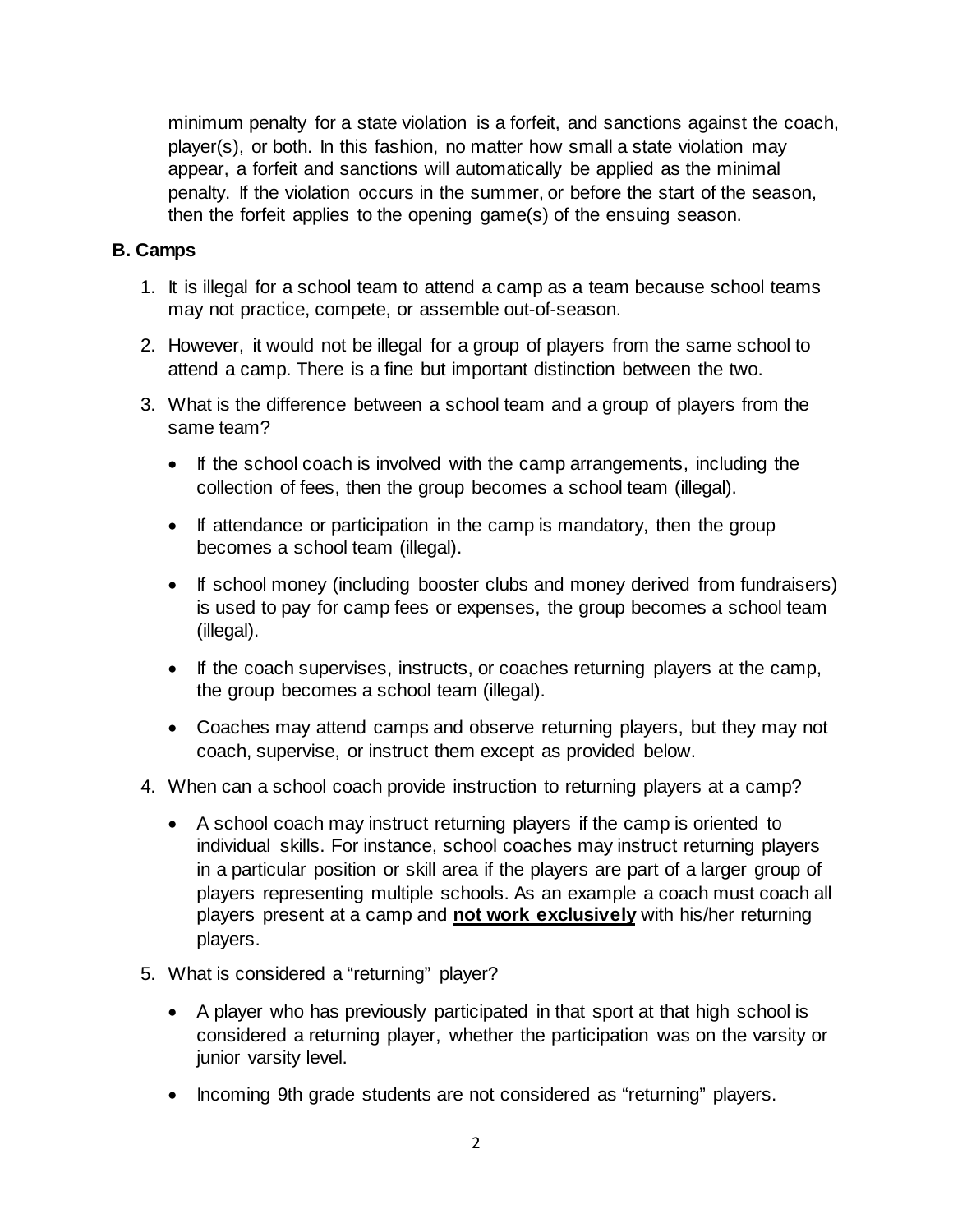- 6. May a school host a camp?
	- Yes. However, no returning players from the school may participate in the camp if it is conducted or sponsored by the program/school or persons associated with the program/school.
	- Returning players may be used as camp counselors. When functioning as camp counselors, returning players are not considered as camp participants.
	- Wicomico County Schools conducting camps must complete the forms based on the Wicomico County procedure for facility rentals
- 7. Can a group of coaches/schools get together and create a camp?
	- No. The camp must have an official, bona fide camp sponsor, and a camp administration, completely separate from the participating teams. Participating schools or coaches may not be involved in sponsoring or administering the camp. If the above criteria is satisfied, then the camp takes on the appearance of a true camp, as opposed to a group of coaches running joint out-of-season practices.

## **C. Conditioning Programs**

- 1. Individual teams may not conduct conditioning programs beyond the sports season. This would be considered as practicing outside of the sport season.
- 2. However, schools may conduct voluntary, "all-school" conditioning programs. An "all-school" conditioning program would include the following elements:
	- Participation is voluntary.
	- The conditioning program must be advertised and available to all students in the school.
	- The conditioning program is conducted at the school site, by school personnel.
	- The conditioning program is oriented exclusively toward conditioning of a general nature – not specific sports-related skills.
	- All students participating in a conditioning program must have a valid physical form on file.
	- Middle school students are not eligible to participate in high school conditioning programs until the day after their eighth grade school year ends.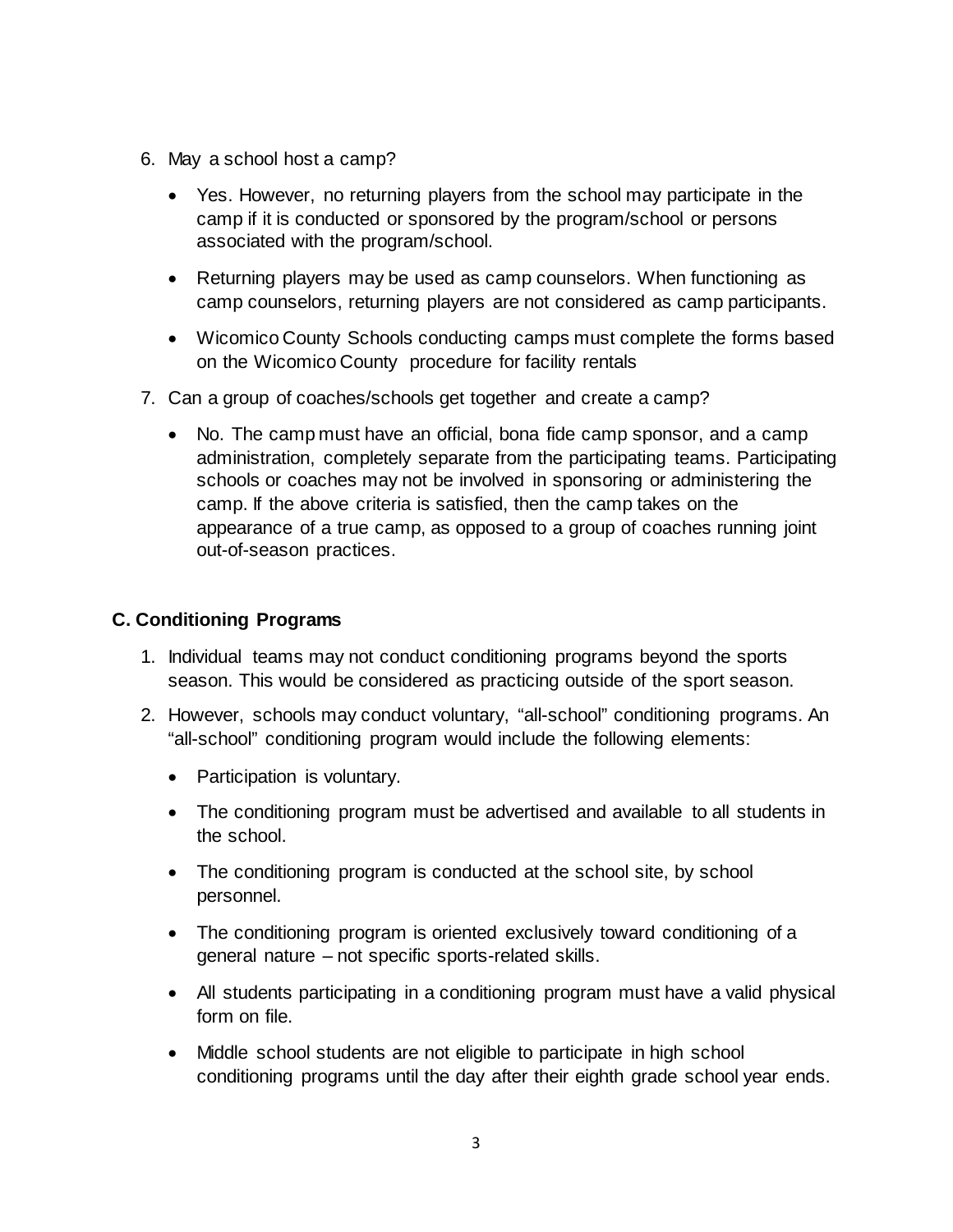- Students at Mardela Middle can participate in school-wide activities.
- 3. What school equipment may be used in conditioning programs?
	- Sport-specific equipment, including pads and protective equipment, may not be used outside the sports season. The use of sport-specific or protective equipment lends strongly to the perception of an out-of-season team practice as opposed to an all-school conditioning program.
	- Blocking pads, kicking screens, balls, or other sports-specific equipment may not be used in conditioning programs.
	- Equipment such as weight room equipment, cones, agility ropes, etc., may be used because these are general in nature and can apply to most, if not all, teams.
- 4. Can a school coach supervise returning players from his team in a conditioning program?
	- Yes. However, the program still must be advertised and available to all students. The program may not be exclusively advertised for a particular team.

## **D. Coaching Returning Players on an Individual Basis**

- 1. MPSSAA regulations do not allow school teams to practice or assemble after the season. School teams are defined as "Any school group or team gathering consisting of three or more players that has assembled for the purpose of drilling or instruction."
- 2. The above opens the door for coaches to work with a limited number of athletes on an individual basis beyond the sports season. Specifically, MPSSAA interpretations specify that "School coaching staffs may work with a maximum of two players per day."
- 3. Thus, school coaches or coaching staffs may work with a maximum of two players on an individual basis on a particular day outside the sports season. This could mean a pitcher-catcher, QB-receiver, two goalies, etc. Under no circumstance, however, may the total number of players per day exceed two, no matter how many coaches may be involved.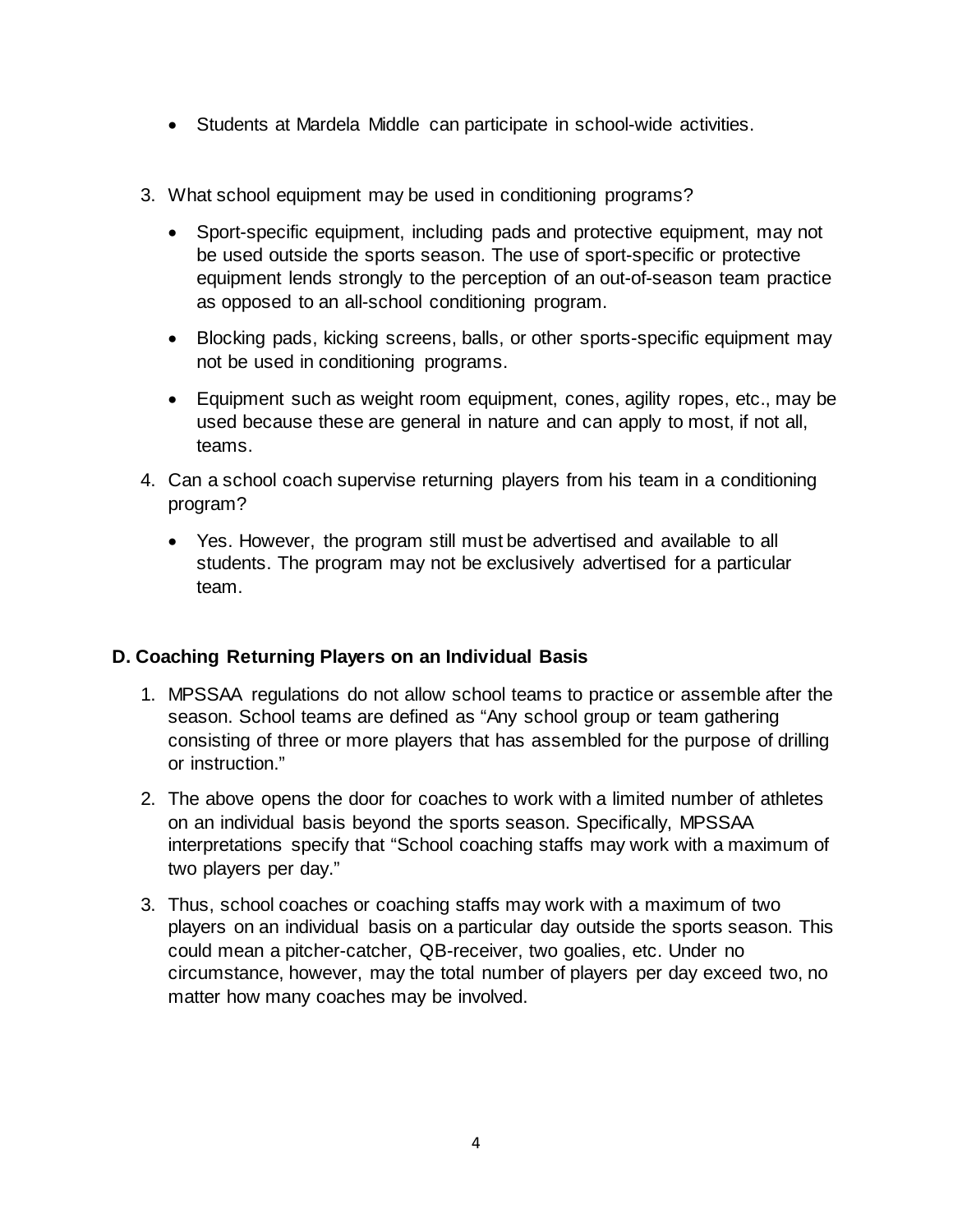## **E. Coaching Returning Players on School Teams**

- 1. As mentioned previously, a school team may not practice or compete beyond the parameters of the MPSSAA sports season. These parameters begin on the first day of practice, and end upon conclusion of the playoffs.
- 2. Similarly, a school coach may not instruct/coach returning players beyond the defined MPSSAA sports season unless the players are on a non-school team coached by the school coach.
- 3. If the school coach is the coach of a non-school team, the number of returning players that can be on the non-school team is determined by the calendar, as indicated below:

## MPSSAA "Eighty-Percent" Rule

- From the first practice of fall sports (mid-August) to the last spring sport state championship (late-May), the non-school team may include a maximum of 80% of what would constitute a starting line-up for that sport.
- For instance, eleven players would constitute a starting lineup for a soccer team. Eighty-percent of eleven, rounded down to the nearest whole number, is eight. Thus, if the school coach is the coach of a non-school soccer team, between mid-August and late-May, a maximum of eight returning players may be on the non-school team.

## MPSSAA Unrestricted Period

• From the last spring state championship (late-May) until the first practice for fall sports (mid-August), there is no MPSSAA limit on the number of returning players that the school coach may coach on a non-school team.

## **F. Wicomico Interpretations**

An asterisk (\*) will be indicated in many instances in the sections that follow. The asterisk (\*) indicates an interpretation by the Wicomico County regarding the applicable MPSSAA regulations.

A Wicomico County interpretation is not a specific regulation. Wicomico County does not have jurisdiction over non-school teams. However, the Wicomico County interpretations are important because they provide guidelines to assist schools, teams, and coaches from "crossing the line" from a non-school team to a school team.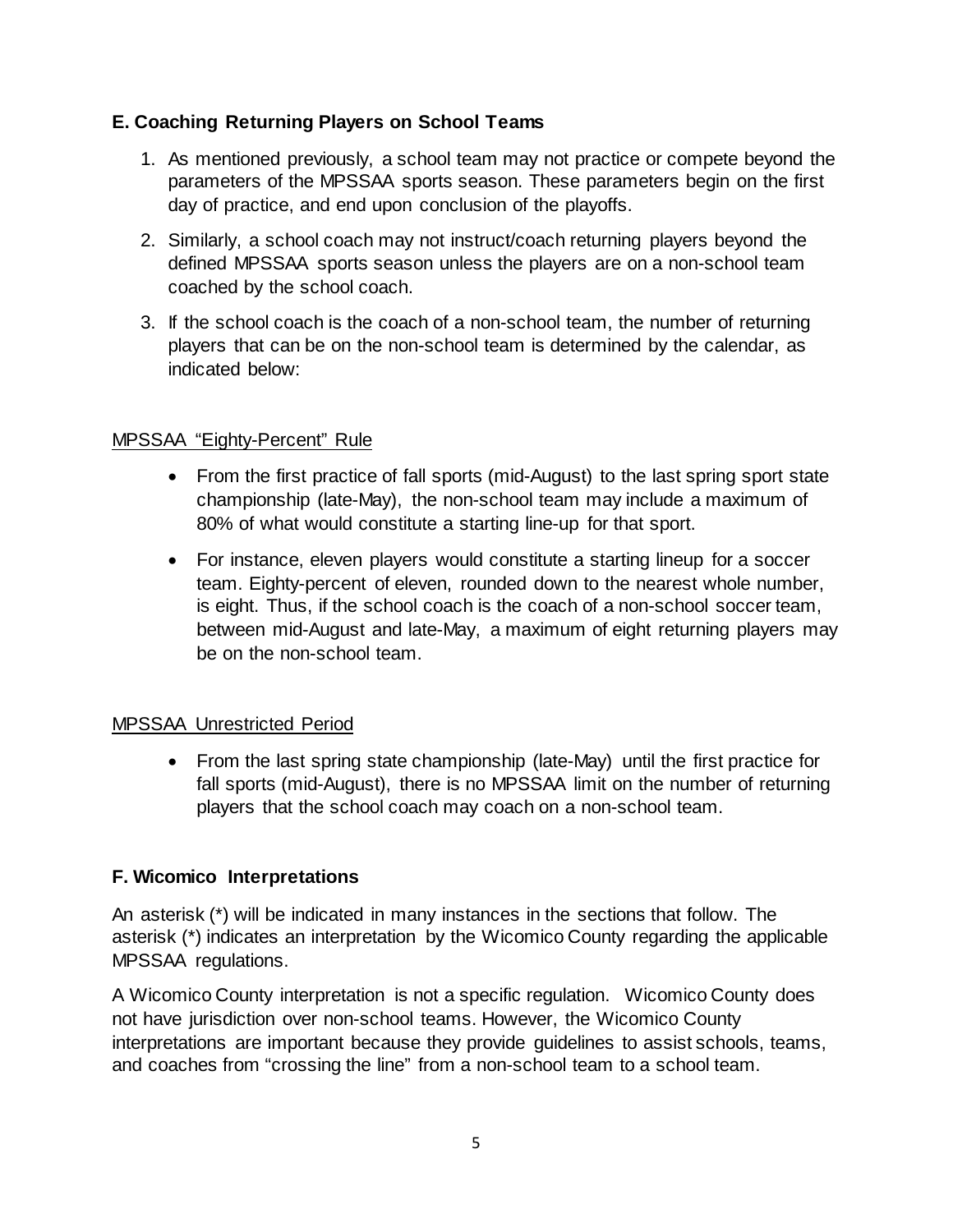Wicomico County are intended to assist schools and coaches in establishing clear parameters.

If there is a question of whether a team has violated a regulation, schools will self-police and apply the interpretations that are offered to assist in determining whether a violation has occurred.

## **G. Definition of a Non-School Team**

- 1. The team must be affiliated with a league that satisfies MPSSAA regulations (league must be operated by a non-profit organization, educational institution outside the school system or Private Bona fide business (ie. Crown sports center). The Wicomico County interpretation would require that the league include the following components.
	- \*Either the league provides insurance for players/teams, or the league requires that teams in the league provide proof of insurance.
	- \* The league determines the schedule, with a similar number of games for all teams in the league.
	- \*The league has a commissioner (or a similar designation).
	- \*The league provides specific parameters/rules for conducting games, including a specific structure for contests and league play.
- 2. The non-school team may not use a name connected with the school
	- This includes a high school located in the same community as the name of the high school. Please note this interpretation is more stringent that what has considered past practice from the MPSSAA.
- 3. The non-school team may not use school uniforms or equipment
	- \*School equipment includes any and all items owned by the school, including balls, cones and conditioning equipment, water coolers/bottles. Briefly, other outside groups do not have school equipment at their disposal. Thus, a team using school equipment creates a clear link to a school team.
	- \*Equipment discarded by the school (i.e. old blocking shields, balls) may not be used unless the school has sold or donated the equipment to the nonschool team. For insurance and liability purposes, this transaction should be in writing. The discarded equipment must be stored at a site other than the school site.
	- \*School uniforms include current as well as old or discarded uniforms.
- 4. \*The non-school team may not use the school facility, inside or outside, for practices or games unless it has followed the appropriate procedure to rent the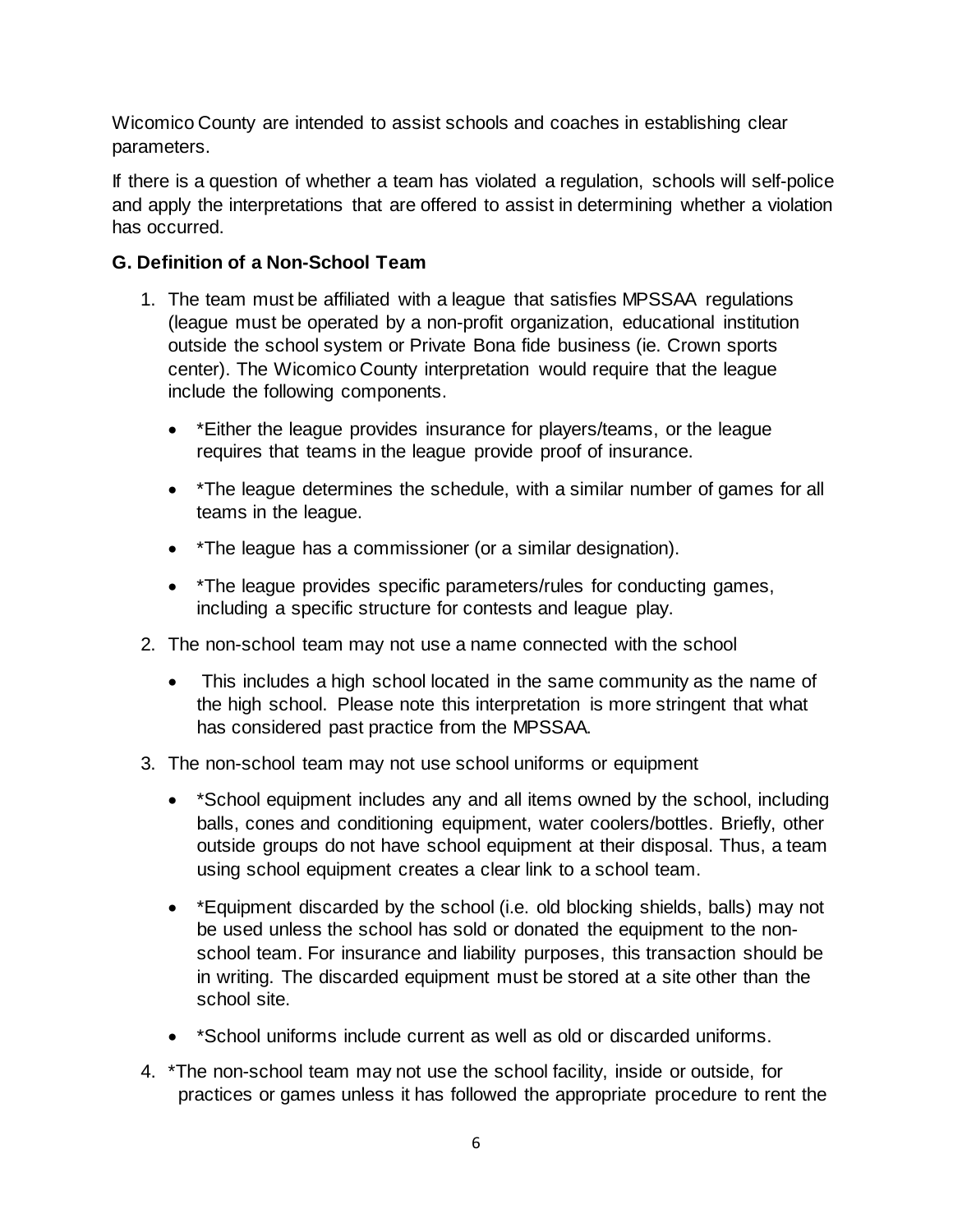facility. The non-school team may not use school facilities unless the use is processed through an appropriate Wicomico County Facility Use Form. This form can be obtained through the Wicomico County Facilities Department by calling (410) 677-5739.

\*Participation on the non-school team must be voluntary.

- Coaches may not coerce or pressure students to participate on the nonschool team.
- Coaches may not imply or use participation on the non-school team as a factor in subsequent school team selection or playing time.
- 1. The non-school team must have proof of insurance.

### **H. Practice and Game Limitations**

- 1. MPSSAA Interpretation A maximum of one practice session per game or event
	- **\*A team is allowed up to three practice sessions in preparation for the first league game. After the opening league game, teams are limited to one practice session per game or event. These practices cannot take place prior to the last MPSSAA championship**
	- \*The total number of practice sessions per week may not exceed the number of games or events.
	- \*A tournament, or jamboree, or any other gathering of multiple teams is considered as one event, even though several games may be played in that event.
- 2. \* The total number of games and practices per week may not exceed six.
	- \* For instance, if a team has three games in a week, it is allowed a maximum of three practices  $(3 \text{ games} + 3 \text{ practices} = 6)$
	- \*If a team has five games in a week, it is allowed a maximum of one practice
	- \*However, if a team has one game in a week, it is allowed a maximum of one practice.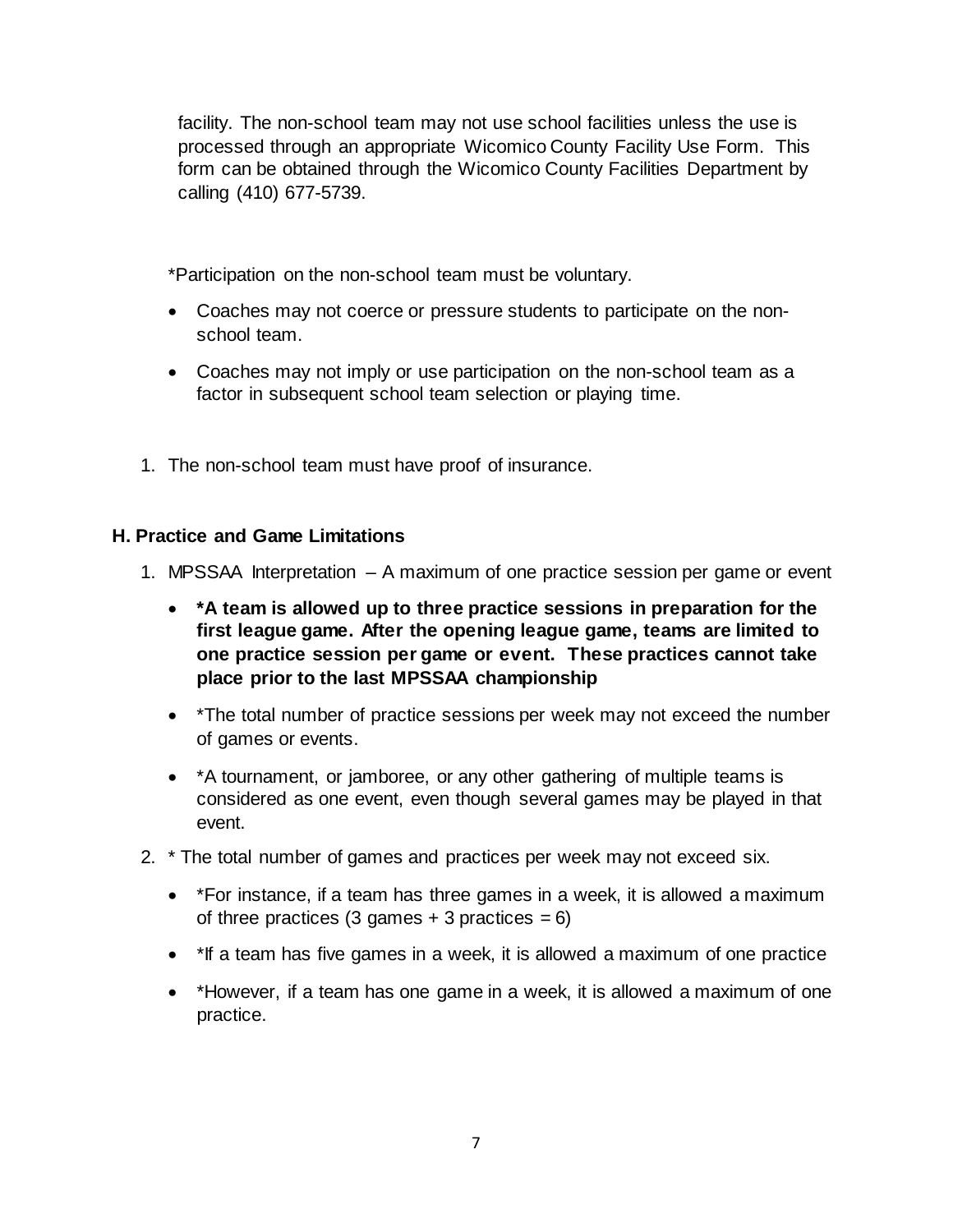- 3. Tournaments
	- \*Sometimes the word "camp" is used to describe an event that is actually a tournament. If the event is exclusively, 100%, a tournament, then the event will be construed as a tournament even though it may be called a camp.
	- \*However, if the activity includes any elements that are characteristic of a camp, the activity will be construed as a camp and not a tournament. To be construed as a tournament, the activity must be 100% competition oriented, with the learning aspect derived through competition.
	- \*Even though a tournament may include multiple games, it is construed as one event. Thus, a non-school team may have a maximum of one-practice to prepare for tournament.
	- \*As mentioned previously, a non-school team must belong to a bona fide league with a specific schedule of games. Though a non-school team may participate in tournaments outside of the league, the team may not compete primarily in tournaments. The majority of its games must be league games.

\*\*The non-school team is NOT affiliated with the school and the purpose of the guidelines is to make sure that MPSSAA rules are being adhered to at all times.\*\*

Any after-school athletic activity (such as weight-lifting, open gym/field for any sport, conditioning programs, etc.) **conducted and supervised by coaches or school staff** should meet all of the following criteria:

- Open to the student body as whole, not just athletes.
- Not open to the general public or students from other schools.
- Dates and times announced and publicized to the student body as a whole.
- Be conducted immediately before or after school when possible.
- Coaching or instruction may not take place! **Instruction may occur during weight training to ensure proper lifting techniques**. Coaches may be present for supervision and liability purposes only.
- Recommended seasonal
- Must not interfere with in-season team practices or games. In-season teams will have first priority of facility use, followed by any out of season teams or conditioning programs as coordinated and approved by the athletic director.